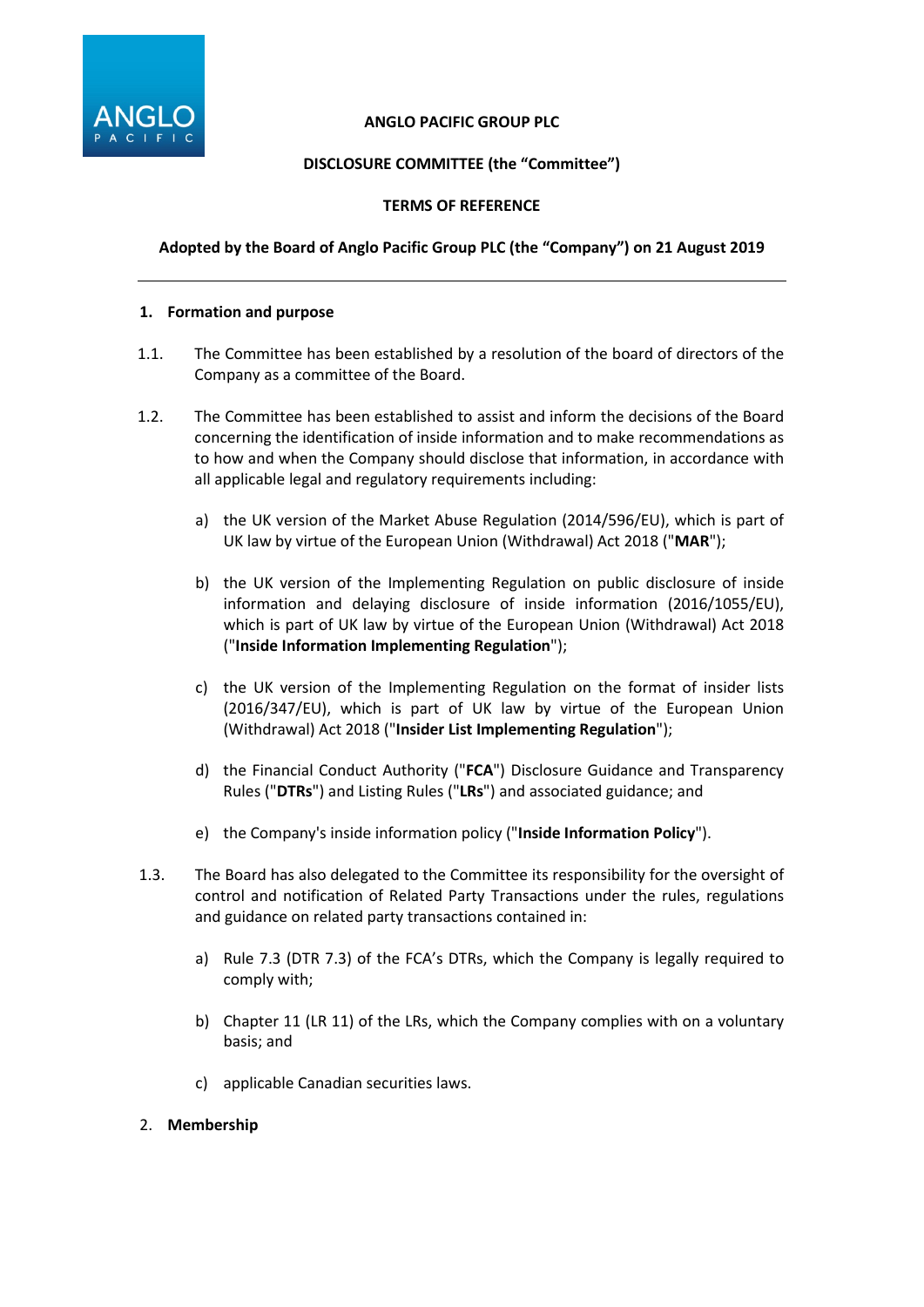The members of the Committee shall include the Chief Executive Officer, the Chief Financial Officer, the Company Secretary, the General Counsel and the Chief Investment Officer.

# **3. Quorum**

- 3.1. The quorum for a meeting or decision of the Committee shall be 2, comprising any of the following:
	- a) the Chief Executive Officer and the Chief Financial Officer; or
	- b) an executive director of the Company and the General Counsel,

but, in the event of a disagreement when only two members are participating in a decision, a third member shall be required in order to reach a decision.

3.2. A meeting of the Committee at which a quorum is present, or a decision of sufficient members of the Committee to constitute a quorum without convening a meeting, shall have the power to exercise all of the authorities, powers and discretions vested in or exercisable by the Committee.

### **4. Proceedings of the Committee**

- 4.1. There shall be no notice requirement for the convening of meetings of the Committee and a quorum of members of the Committee may reach a decision in any reasonable manner without notice to the other members and without convening a meeting of the Committee.
- 4.2. The members of the Committee shall regulate their proceedings as they see fit, taking into account the Company's obligations to comply with MAR, and in particular the primary obligation to ensure that any inside information in relation to the Company is announced to the market as soon as possible.

# **5. Authority**

- 5.1. The Committee is authorised by the Board, at the expense of the Company, to carry out any steps within its terms of reference. It is authorised to seek any information it requires from any employee in order to perform its duties, and all employees are directed to co-operate with any requests made by the Committee. It is also authorised to delegate the implementation of its decisions to any relevant officers or employees of the Company or its advisers, as it considers necessary.
- 5.2. The Committee is authorised by the Board to obtain external professional advice at the expense of the Company and to secure the attendance of third parties with relevant experience and expertise at meetings of the Committee if it considers this necessary.
- 5.3. These terms of reference may be amended from time to time by the Board.

### **6. Duties**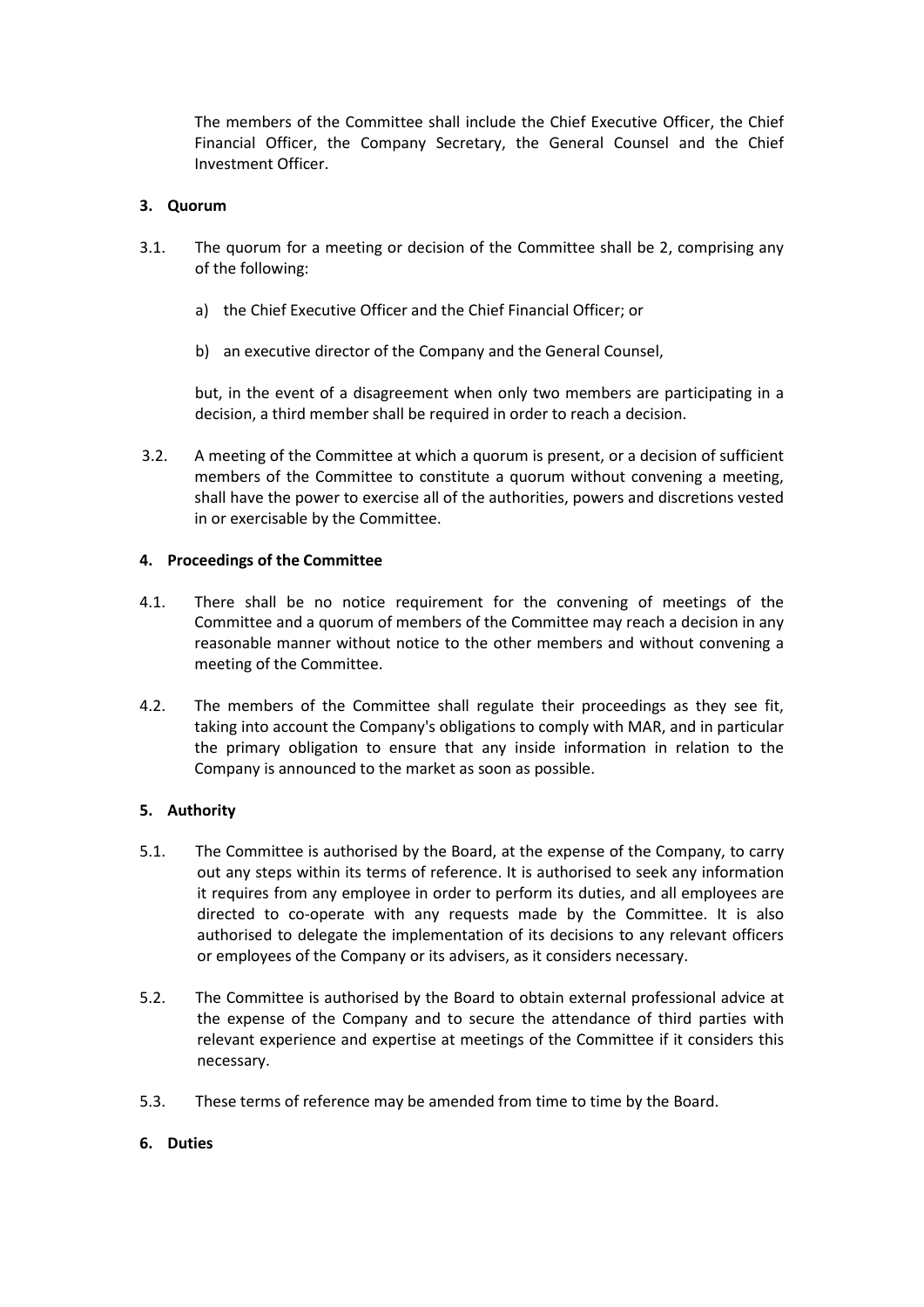The Committee shall carry out or procure the carrying out of, the following duties:

# 6.1. **Assessing and monitoring of information**

- a) assessing whether information which directly concerns the Company is "inside information", as defined in Article 7 of MAR;
- b) for information that might in the future become inside information, anticipating when such information might become inside information and continuing to monitor such information; and
- c) monitoring market rumour, press speculation and any variance between the Company's performance and its own forecasts or any changes in the Company's circumstances and considering whether an announcement via a Regulatory Information Service (an "**RIS**") is required.

# 6.2. **Related Party Transactions**

a) determining whether a transaction/arrangement is a related party transaction and approving the issue of regulatory announcements, circulars and other related documents;

# 6.3. **Information that is inside information**

- a) when information is determined to be inside information procuring the disclosure of that inside information to an RIS as soon as possible in accordance with paragraph 6.6 below; or
- b) in the event that it is permissible to delay the disclosure of that inside information, complying with the procedures for a delay period set out in paragraph 6.4 below;

### 6.4. **Delay in the disclosure of inside information**

- a) assessing whether it is permissible to delay the disclosure of inside information in accordance with Article 17(4) of MAR, including a decision as to whether the following conditions can be met:
	- i. the legitimate interests of the Company would likely be prejudiced if the inside information was immediately disclosed;
	- ii. the delay in the disclosure of inside information is not likely to mislead the public; and
	- iii. the Company can ensure the confidentiality of the inside information during the period of delay,

# (together, the "**Conditions**");

b) arranging for an internal record of any delay (including an explanation as to how the Conditions are fulfilled and the identity of all those involved in the decision to a delay) to be prepared and maintained in accordance with Article 4(1) of the Inside Information Implementing Regulation and Article 17(4) of MAR;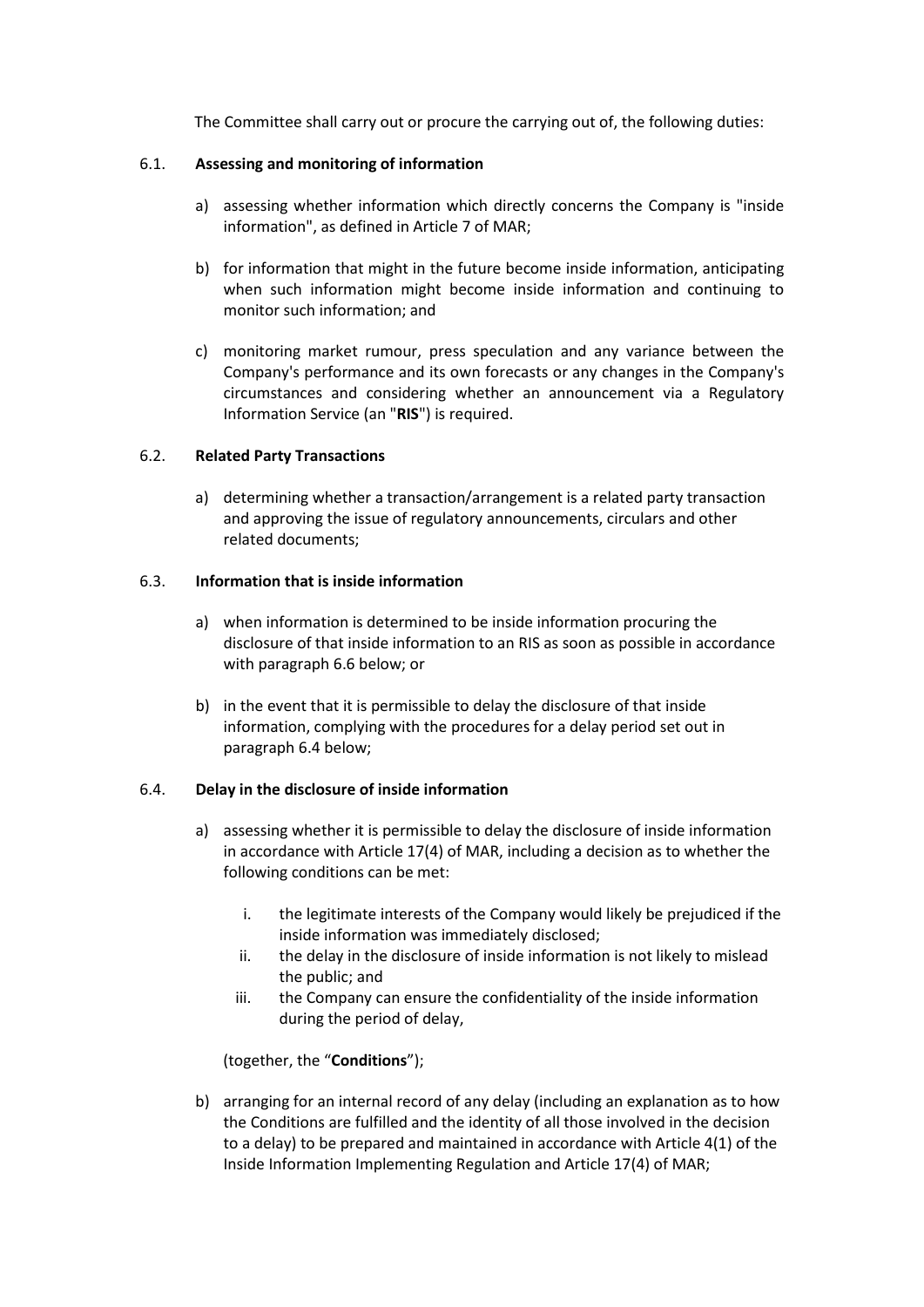- c) assessing, on a regular basis for how long the disclosure of inside information should and can be delayed and whether the Conditions are still being fulfilled;
- d) assessing whether inside information may be disclosed selectively to third parties in accordance with Articles 10(1) and 17(8) of MAR and DTR 2.5.7;
- e) ensuring that market soundings are not conducted by officers or employees of the Company without the prior consent of the Committee and overseeing the terms of the Company's participation in any market sounding;
- f) ensuring that a holding or leak announcement is ready for release;

# 6.5. **Approval of share dealings**

a) where required to do so under the Company's Share Dealing Policy, approve dealings relating to the Company's Securities (each as defined therein).

### 6.6. **Announcement of inside information and related party transaction**

- a) preparing and verifying announcements for notification of inside information to an RIS in accordance with the requirements in Article 2(1) of the Inside Information Implementing Regulation (including that an announcement containing inside information must identify in the announcement that it contains inside information);
- b) preparing and verifying announcements for notification of a related party transaction to a RIS in accordance with the DTRs and LRs;
- c) arranging for the posting of information announced to an RIS on the Company's website by the beginning of the business day following the day of the RIS announcement and ensure that it is kept and maintained on the website for a period of at least five years;
- d) ensuring that the Company website complies with the requirements in Article 3 of the Inside Information Implementing Regulation, including that access to the website is non-discriminatory and free of charge, the inside information is easy to find and located in a dedicated section of the website, in chronological order, showing the date and time of the release of the inside information;
- e) when Inside Information is announced following a delay in disclosure, arranging for a notification of a delay to be sent to the FCA immediately after the announcement and, where requested by the FCA, arranging for a written explanation of the delay to be sent to the FCA, in accordance with Article 4 of the Inside Information Implementing Regulation and Article 17(4) of MAR;

### 6.7. **Insider list**

a) arranging for the Company's insider list to be prepared in the prescribed format, updated when details change and maintained for a period of at least five years, in accordance with the requirements in Article 18 of MAR and the Insider List Implementing Regulation;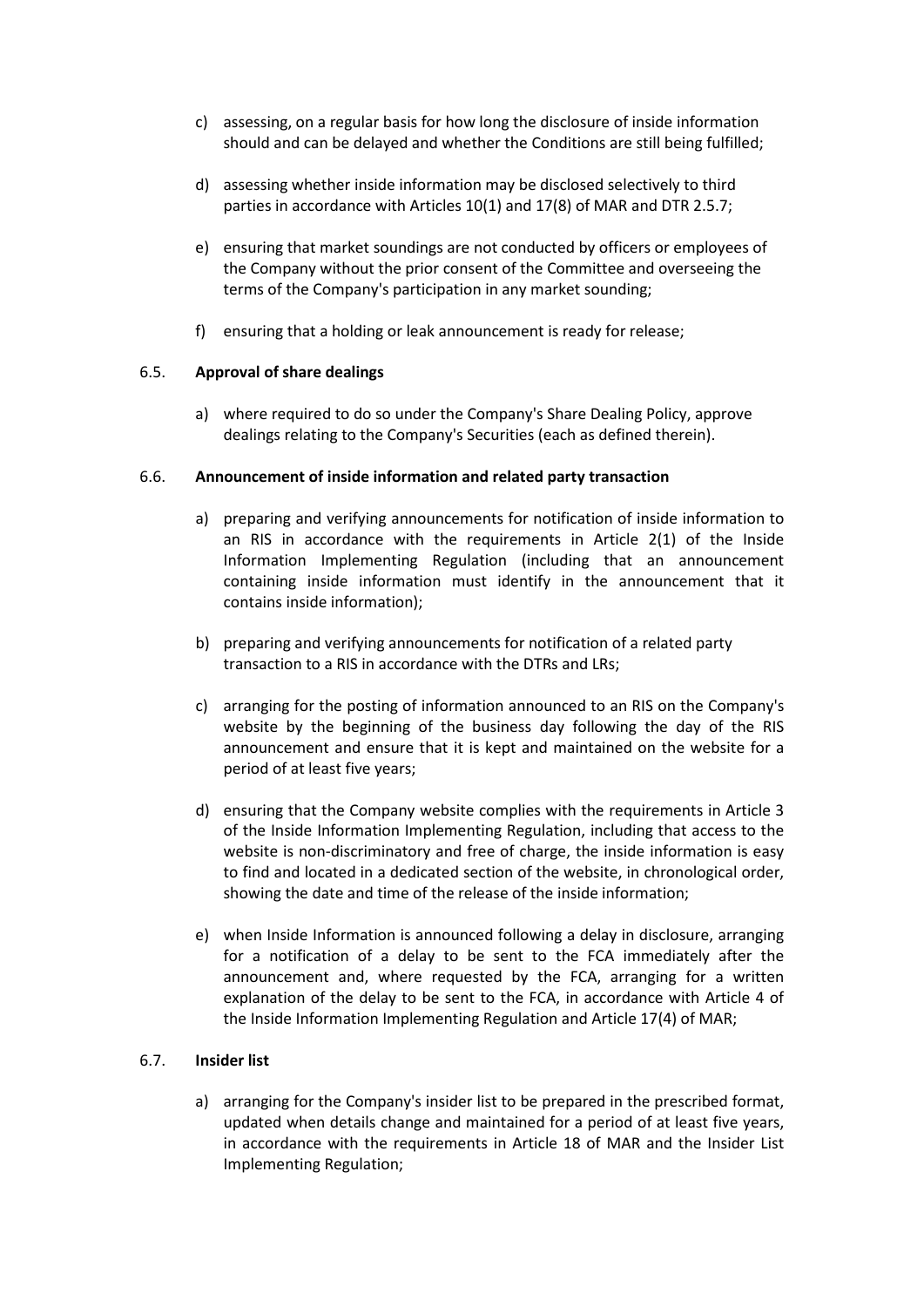- b) monitoring and assessing which officers and employees (if any) should be listed on any project insider list from time to time;
- c) procure that personal information of officers and employees is kept up-to-date on the Company's systems and that there is an effective system in place for the collation of all personal information of such individuals on an insider list;
- d) arrange that individuals on the Company insider list are notified of their duties;
- e) ensure that advisers and other persons acting on the Company's behalf or on its account also comply with their obligation to compile insider lists;

### 6.8. **Control of Inside Information**

- a) ensuring that the Company's procedures and systems, including the Inside Information Policy itself are adequate to:
	- i. deny access to inside information to persons other than those who require it for the exercise of their function within the Company;
	- ii. procure that Company employees with access to inside information are properly storing, protecting and managing the inside information to ensure that there is no unauthorised access to the inside information, including effectively using confidentiality barriers and other arrangements;
	- iii. enable effective dissemination of information to the Committee from within the Company and all group companies;
	- iv. ensure the confidentiality of inside information during any period of delay in announcement; and
	- v. ensure that where inside information has been inadvertently disclosed, the Committee is immediately notified;
- b) reviewing such procedures and systems periodically;

### 6.9. **Records**

- a) ensuring that the following records are fully completed and kept for a period of at least five years:
	- i. the Company's insider list;
	- ii. records of a delay in disclosure of inside information;
	- iii. any notifications or explanations sent to the FCA in relation to a delay in disclosure of inside information;